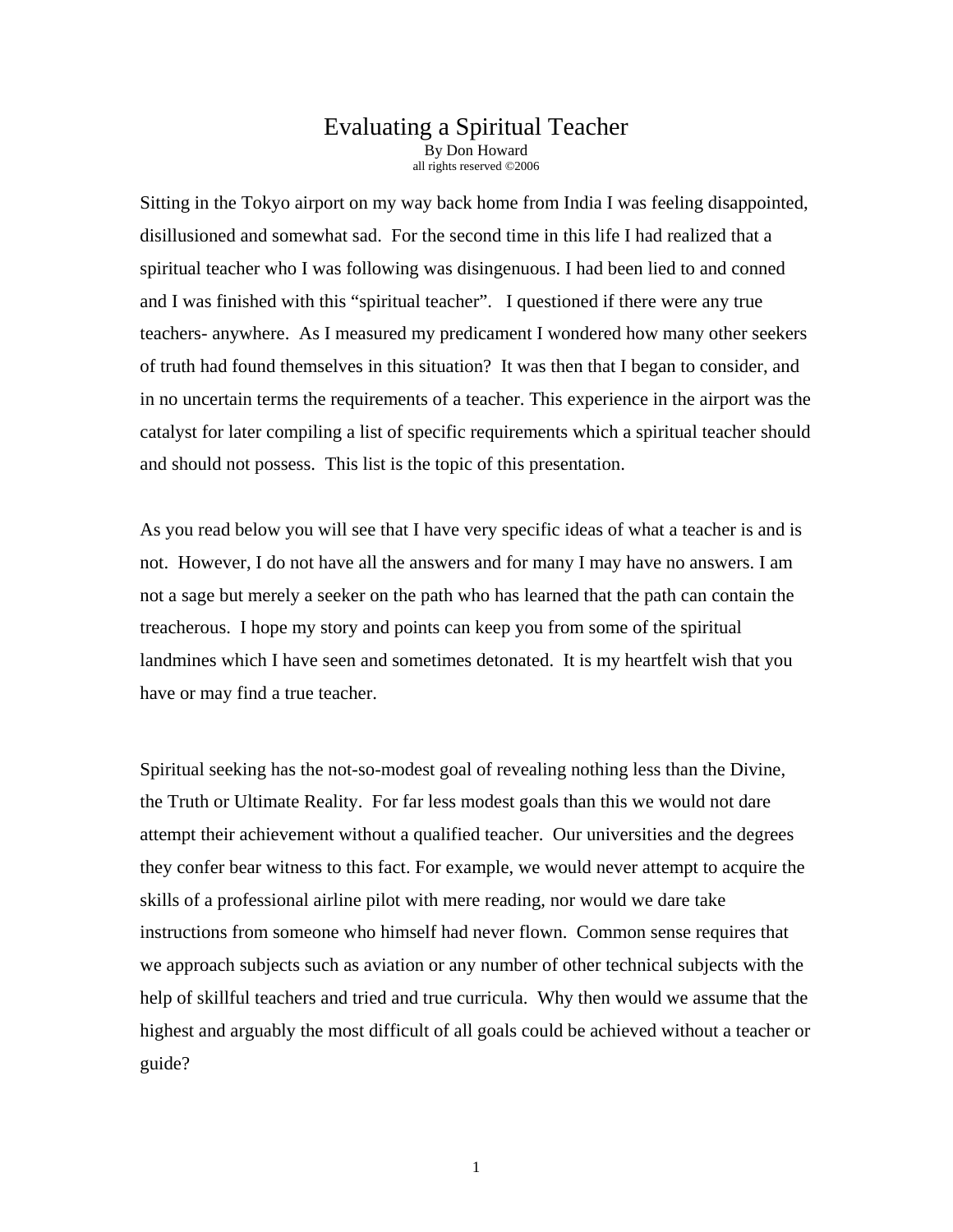The West, in spite of its heavy reliance on rationality, seems to have missed this inescapable logic, for more often than not in the West the spiritual seeker avoids any type of spiritual teacher. Our Western independence and individuality play a prominent role in this phenomenon: in the West we hold the social notion sacrosanct which tells us that all men are equal and therefore that social hierarchy should be disdained and authority held in suspicion. Social hierarchy and its attendant respect for authority seems to be a hallmark of eastern cultures and is pivotal in those cultures' relationship with spiritual teachers. Conversely, many of us in the West have a difficult time submitting to spiritual seniority with its implied authority and implicit suppression of individuality. Fear of being submissive (and the consequent damage to one's pride) and the foreign concept of spiritual teacher (*guru*) are common reasons for avoiding the formal teacher-disciple relationship. Add to this the fact that the media—often accurately—depicts "spiritual teachers" as charlatans and it is not hard to see why most western seekers are reluctant to seek such guidance.

To seek for the truth sounds simple, but once the search begins the enormity of the task begins to emerge. A guide or teacher is not only desirable but, practically speaking, a necessity. The Persian mystic Rumi warns*:* " Seek a perfect Master, for without the Master this journey abounds with perils, lures, and pitfalls...without the protecting hand of the Master...you will be bewildered.*"* And in The Zen Teachings of Bodhidharma, an aspirant is admonished: *"* If you don't find a teacher soon, you'll live this life in vain. It's true, you have the buddha-nature. But without the help of a teacher you'll never know it. Only one person in a million becomes enlightened without a teacher's help.*"* In the East, it is axiomatic that a genuine teacher is required if the seeker is to make any real progress.

A truism holds in this field as well as others that the student cannot learn more than the teacher knows. But the problem in the spiritual field is that it is difficult to know what the teacher knows. Unlike other areas of knowledge, where certificates of competence such as the Ph.D. are issued and serve as bona fide evidence of accomplishment, there are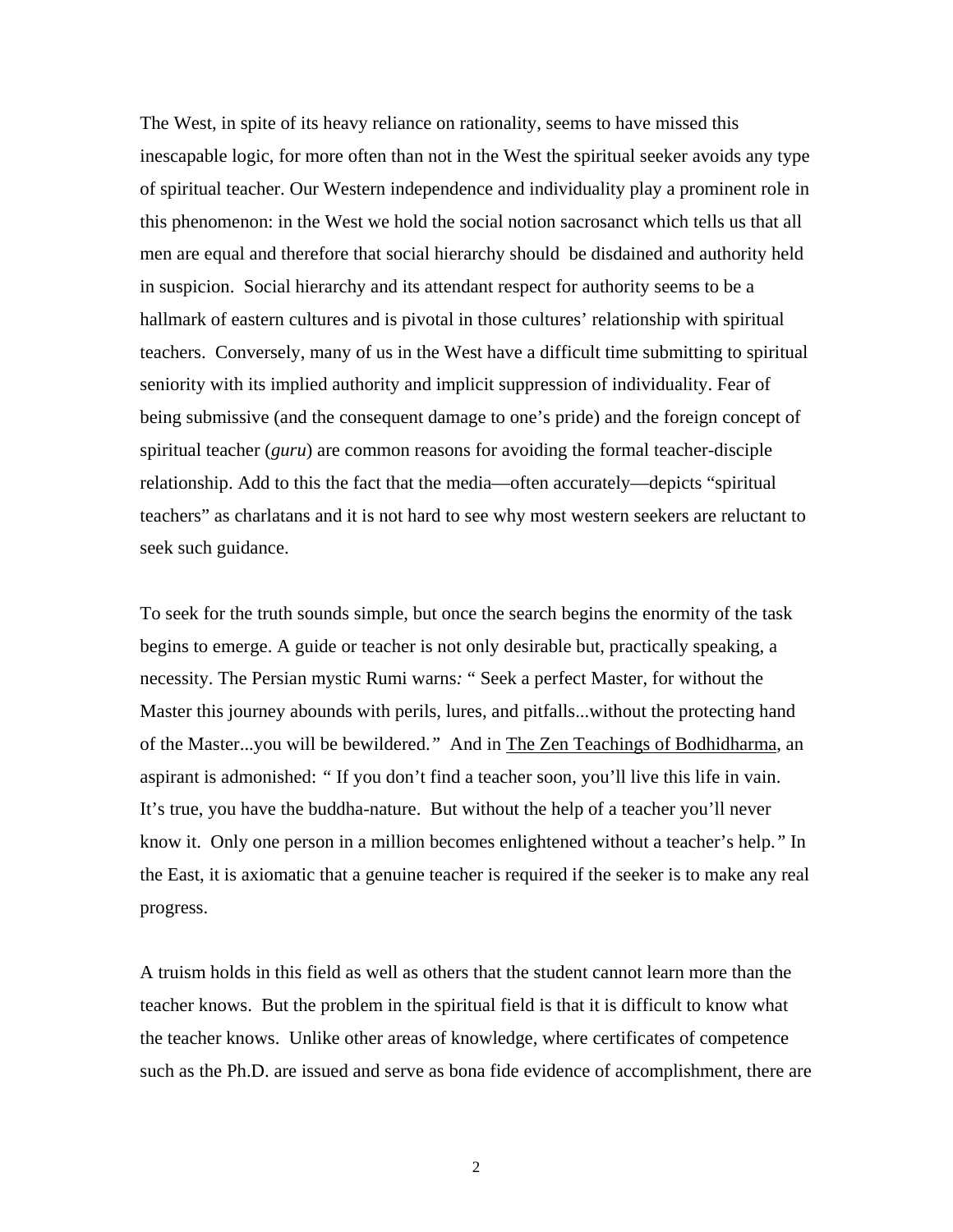no such certificates in the spiritual realm. To make matters worse, self-proclaimed spiritual teachers usually are neither spiritual nor teachers.

I am reminded here of a "spiritual teacher" from India whose web site advertises him as profoundly enlightened. I had occasion to experience first hand just how profoundly enlightened he was. On a trip to India I was asked by one of his American disciples to deliver a parcel to him as he was in India at that time. For customs purposes I insisted upon knowing the contents of the parcel. A partial list included: "soma vision" ( a personal electrical strobe light which could be worn as a pair of glasses), and a pair of Nike running shoes. I suspected then I might not be meeting with one of the spiritually elect. Confirming this was a list of enlightenment courses, which were enumerated on the Swami's web site. The courses increased in cost as the degree of enlightenment sought increased. As I recall, you could buy a fairly high degree of enlightenment for around \$900.00. The swami was disappointed that we were unwilling to donate to his organization. All in all my wife and I had a good chuckle. Only later did we realize the damage this man was doing: people actually follow this man for spiritual advice, thereby exposing themselves to a form of psychological damage so subtle that it is difficult to correct.

I began to realize then that choosing a Spiritual teacher for many is not considered a decision requiring intellectual deliberation and discrimination. Such casual choosing usually has the not so surprising result. That result tends to be disappointment and disillusionment. As such careless seekers will tell you: caution and careful consideration are important in this search. In the West we are not familiar with the concept of a "spiritual master" and even less familiar with what to expect from such a person. Little is known or written on how one should assess a teacher.

Where to begin? Having garnered the experiences of many seekers, as well as personal interactions with numerous would-be teachers (and also considering interactions with persons I personally believe to be genuine spiritual masters), several observations emerge. I always consider that anyone can claim to be a spiritual adept, and unfortunately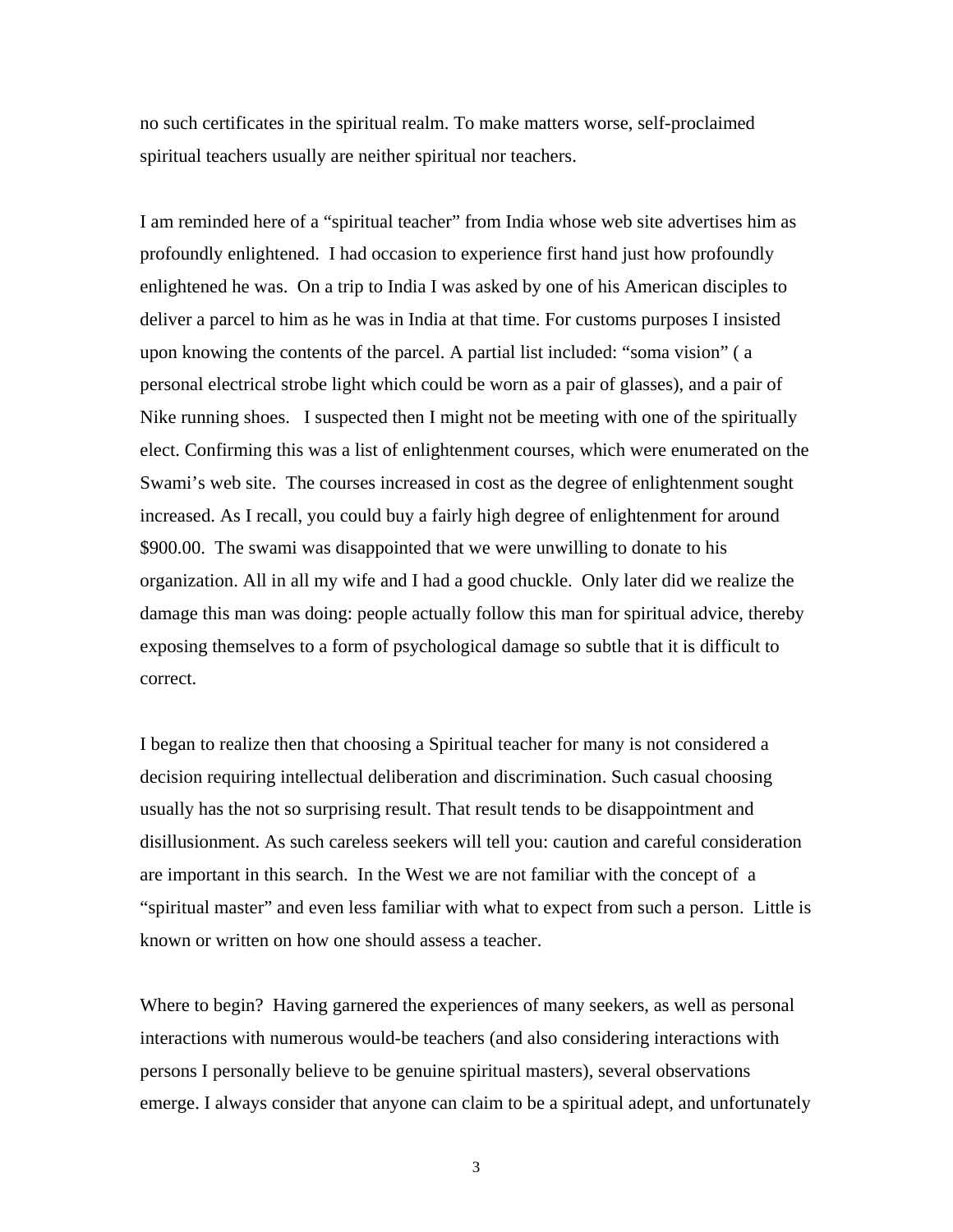most claimants are counterfeit. For every 100 so-called masters only a few are genuine. There is a strong motivation these days to go into the guru-business: it's profitable and brings prestige. And it's easy to get into this business. In India, for example, the purchase of saffron robes and a few sets of used beads are all that's needed to start such a business. In the West it's a little more complicated (robes, for example, are not as appealing as, say, a medicine man's herb-bag hanging around one's neck). If you can say that you are a channel for some archangel, all the better. I think you get my drift of how easy it is for the unethical to be tempted by this easier way to make a living.

Many people can be lured to follow a spiritual counterfeit. I say "many" because I include in the counterfeits the Jimmy Bakers of the world as well. I personally have been fooled twice. Seeking a spiritual master is an arduous pursuit filled with traps, snares, emotional investment and often heartbreak. Many will give up after realizing they've been deceived.

So how can one tell if a master is genuine ? Actually there is a wealth of information on this subject, most of it from the Eastern scriptures or Indian masters and, of course, some is simple common sense.

I would caution the reader that the following are my opinions only. I have used these in my own seeking and am not saying these are the only way or even the right ways to qualify a teacher. I am saying that they seemed to work for me. If I sound a bit like I'm preaching from the pulpit please excuse me, my intention is to submit these as ideas not dogmas.

 I would consider several early warning signals which may be applied well before deciding to follow a teacher. First: Paying money for spiritual guidance is a violation of fundamental spiritual principles. In my opinion taking money is the number one "no-no" in conveying this knowledge. If you are asked to pay money to learn a spiritual path, walk away--no run away! The rule of the transmission of spiritual teachings is that one does not charge a fee for such knowledge. Most established traditions confirm this. One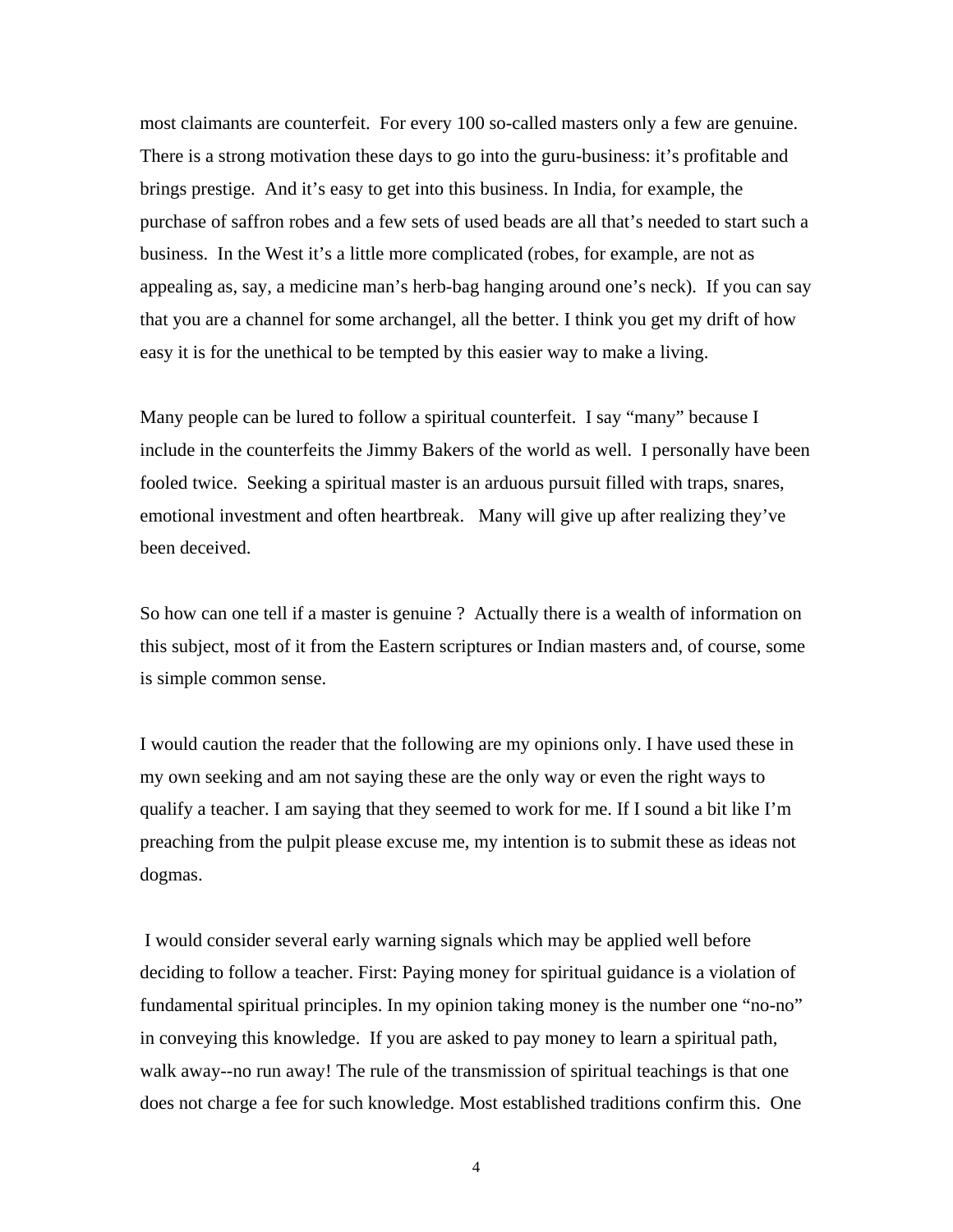may be asked to alter your lifestyle slightly or to take up a different diet or to commit time to practice the spiritual exercises. These are the true payments. For the payment is *from you* to the Ultimate Truth, not from your bank account to someone else's.

How a spiritual teacher handles money will tell me a lot about the worthiness of the teacher. Which brings us to the second point: a teacher who lives lavishly is suspect. Numerous luxury cars, large estate-type living, multiple "retreats," and opulent offices are more often associated with the spiritually challenged than with the spiritually advanced. These trappings are especially ominous if they were purchased from "contributions" of his/her followers. Charities, humble ashrams or headquarters housing older vehicles are more desirable when looking for the accoutrements of a master. Less emphasis on money is better in the spiritual realm of masters. Optimally, the teacher should live on his own income which is not derived from his followers. A true teacher only gives, he does not take. The fact is we have nothing a true spiritual master wants. If he takes contributions and lives a lavish life, then he "needs" followers to support his lifestyle. This type of need is a red flag signaling that this person will lead one to a spiritual dead end or worse.

Third: those would be teachers who promise immediate spiritual riches are questionable. The West has become accustomed to immediate gratification in the material world. We have fast food, fast cars, fast jets, high-speed everything. Why shouldn't we expect the same in the spiritual field? Those unscrupulous "spiritual adepts" wise to our thirst for instant gratification gladly advertise the same in the spiritual realm, usually for a fee which is equal to the desired speed. After all, higher speed always costs more, right? The reality is, spiritual progress is something that requires a lot of hard work, usually spanning a lifetime. It requires consistent, diligent work. There should be definite, observable results for this work, but they probably won't be immediate. Trust a teacher who recognizes the *real* price of the spiritual venture.

I have found that in applying these first three screens, you have effectively filtered out the majority of the disingenuous teachers.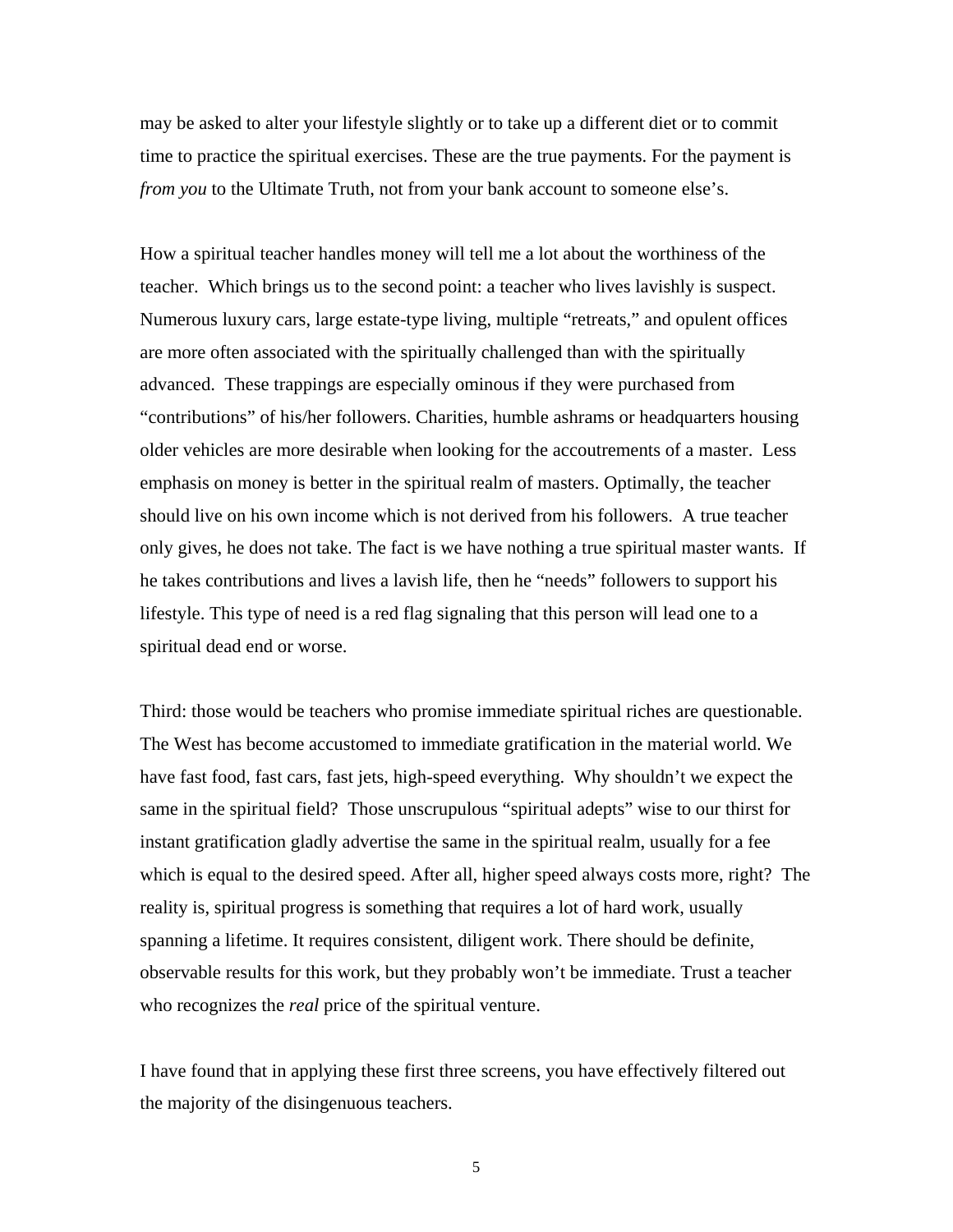You may have other initial evaluation tools of your own, but generally if the teacher can pass these first three tests then he is worth looking into further. Once I have accepted a guide, I continue evaluating him as long as I am his student. Below are additional danger signals which usually are not discovered until after accepting a spiritual teacher.

Doubtless, the easiest way to recognize a false spiritual teacher is to examine his moral life. Dishonesty and lying are absolutely unacceptable from a spiritual teacher. In fact any type of unethical or immoral behavior is my prompt to leave.

It seems easy enough to recognize unethical or immoral behavior, but these types of behavior are rarely overt and generally are obscured under some form of an exalted justification. For example I was once told that it is permissible to deceive others in order to persuade them to join the "spiritual community" because after all I will in the end be helping that person. If one actually finds oneself in this situation, it will probably sound incredibly convincing. However, I always remember that deceit is never a trait of a true teacher. Integrity is the litmus test of the spiritual life, and therefore all the more so of a spiritual *teacher*.

There is more than one case of spiritually challenged teachers taking sexual advantage of their followers. It is often later revealed that those who were sexually preyed upon were told that they were specially chosen to have this sexual experience and that it is solely for their benefit and greater good. From the outside this is obvious sexual misbehavior bordering on rape, but an insider, who is psychologically invested, may buy into this reasoning. Think of the difficulty of admitting that not only were you sexually used but that your entire spiritual paradigm is wrong. It takes a strong person to face up to this.

I do not personally tolerate lying and stealing in any form nor do I tolerate deceit. I know of an organization whose spiritual misfit of a teacher routinely had his disciples smuggle electronic equipment across European borders to avoid import duty. The rationale was that since this was work for the divine it was okay to dispense with the more earthly rules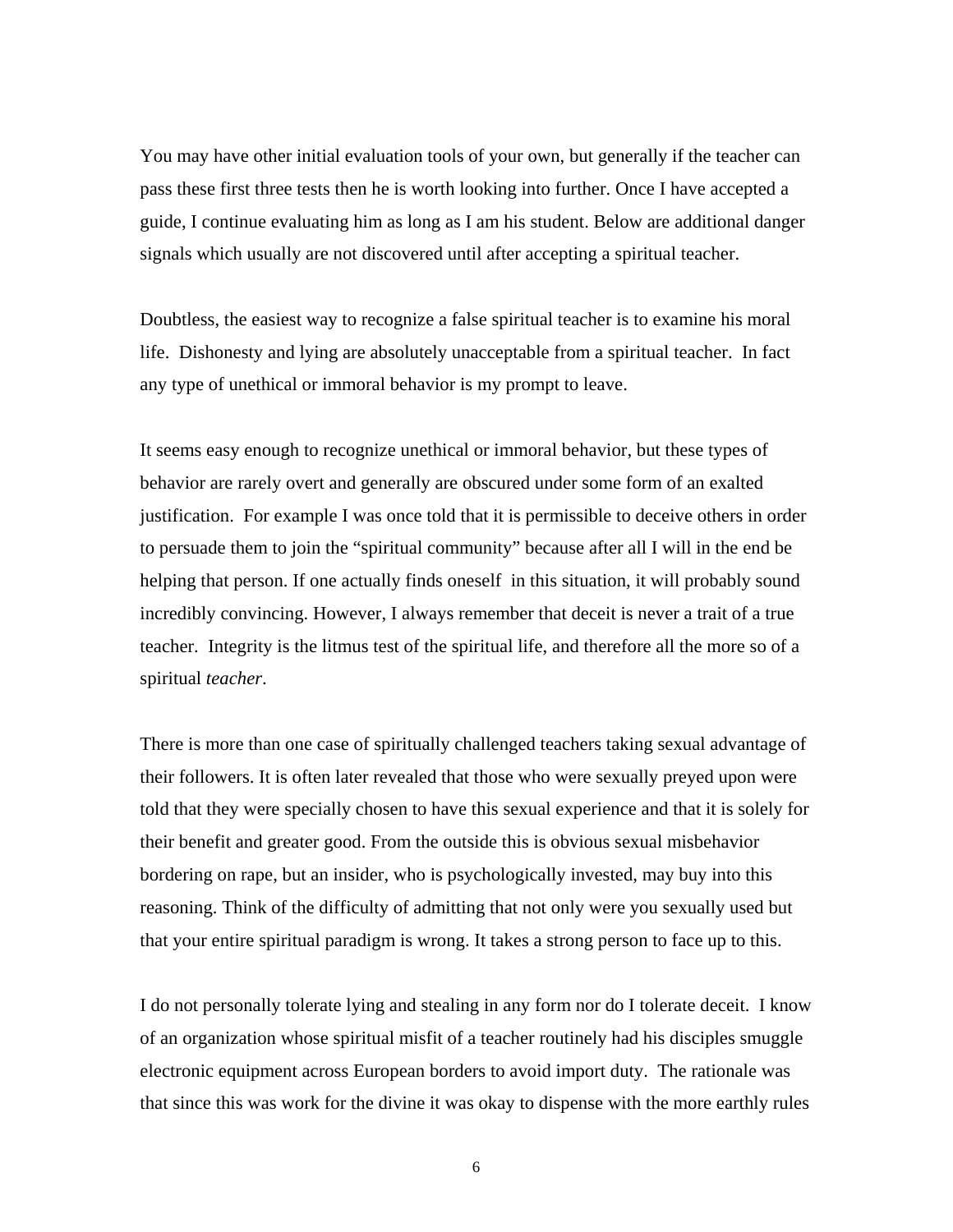such as import duties. This is easy to justify, since spiritual law transcends man's law. True enough, out of context. However, I try not to be fooled by such crafty justifications for transgressing the law. See it for what it is: theft. Maharishi Mehi of Bihar adds the additional danger of following a morally corrupt teacher when he says: "...in following an immoral teacher the aspirant would have the difficult task of not going astray, much less advancing on the spiritual path."

Immense egos which are easily bruised are sure signs that it's time to abandon this particular "path" and resume the search. A true spiritual master has such power that it is not even imaginable to most of us. But it seems that an equal or greater degree of humility comes with such power. While a master may feign anger (and it is usually obvious), he will never banish an aspirant who has been rebuked. I have seen an aspirant who has been banished permanently because he inadvertently bruised the `teachers` ego. A true Master should not have lingering anger or a colossal ego. The words of Kabir, the 15<sup>th</sup> century Indian Master summarize the above: "Surrender yourself to him who has no worldly desires, who is devoted to God and who has foregone his ego. Do not take long in leaving the association of a false teacher for you will wander time and again and will not find the entrance to the Divine…"

The guise of the spiritual teacher is another possible clue as to his genuineness. The spiritual path has established traditional methods, manners and modes of operation. I avoid those would be masters who are self-styled (who have "invented" a method). Spiritual seeking is hard enough without following an untried path. The West tries to lend to spiritual seeking the same creativity that has made it great in the field of material wealth. Unfortunately, the rules change here and tradition, tried and true, are the best road to travel. While there are more than one genuine spiritual path, they are, nevertheless limited in number. I always avoid channelers, so-called psychics, shamans etc which do not come from an established path. If someone needs to employ themselves as a channel to connect to the "other side," they are not worthy of the title master. A true master effortlessly is connected not only to the "other side" but to the Divine as well. If a prospective teacher claims to be a messenger from some extraterrestrial place and offers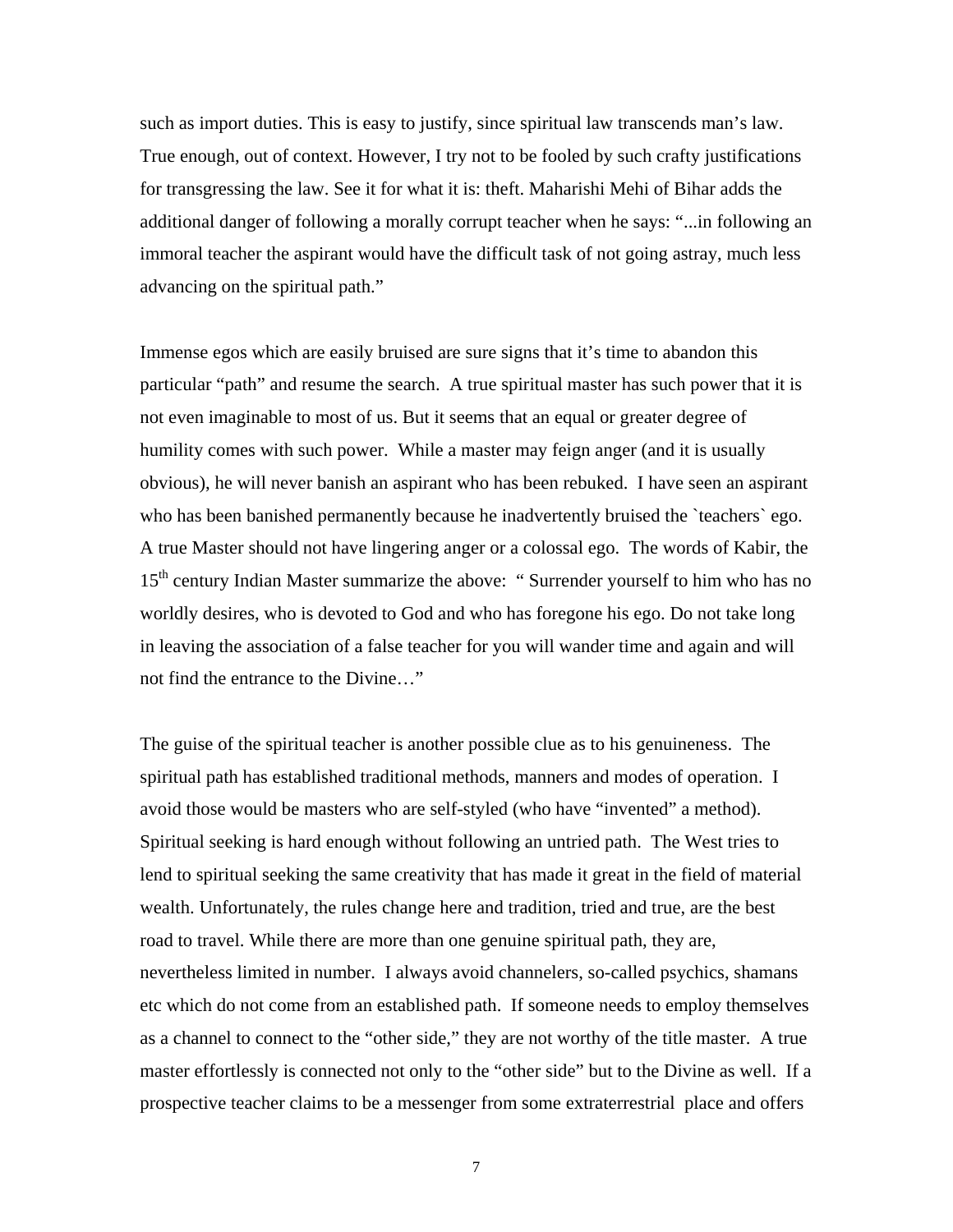instant spiritual endowments then I consider him a spiritual forgery. I Look for the exits and get out. I Look for traditional lineages in traditional cultural settings. The cultural setting does not have to be mine but the teacher should be from a traditional lineage. Since spiritual paths are an area where the West clearly does not excel; why not utilize those traditional paths that have the endorsement of voyagers of those paths? To give an idea of what is meant by "traditional," here is a list which I consider to be traditional lineages: the Hindu masters and traditions of India, Sufi traditions, Tibetan Buddhism, Zen Buddhism, Orthodox Hesychasm, and certain recluse Catholic orders who employ structured meditation such as "The Jesus Prayer". There are many others. A note of caution however is that having a teacher from such a tradition does not guarantee that such a teacher is qualified or even fit to teach a spiritual path.

Any teacher who claims to be enlightened or spiritually advanced in other ways- who makes known his supposed spiritual powers I assume to be unworthy. Humility and lack of ego is the hallmark of the spiritually advanced. The public display of "miracles" is to be especially suspect. I believe spiritual adepts do have the power to render miracles but rarely do so. A "teacher" who routinely performs miracles should be viewed dubiously. The following illustrates the point: Several years ago an acquaintance of my wife and I were attending the conference of World Religions in Chicago and came across a "yogi" who produced bhuti (ash taken from a sacrificial fire) out of thin air or so it seemed. My wife and I were both suspicious of this man- we kept our opinions to our self but made it a point to avoid him. Our acquaintance to our surprise was enthralled. At last he proclaimed "I have found a true spiritual adept". We said nothing as it was doubtful we could have persuaded him otherwise. Our acquaintance proceeded to follow this "yogi" all over the United States. Finally, one day the "great Yogi" unexpectedly produced a lot of Bhuti which all could see had obviously come literally from up his sleeve. I suppose the "yogi" had a large decline in followers that day and included in the stampede was our acquaintance, who related to us that the "great yogi" was in fact not only not a master, but not even a competent magician. I might add that one of the clues to this fake was his very large ego.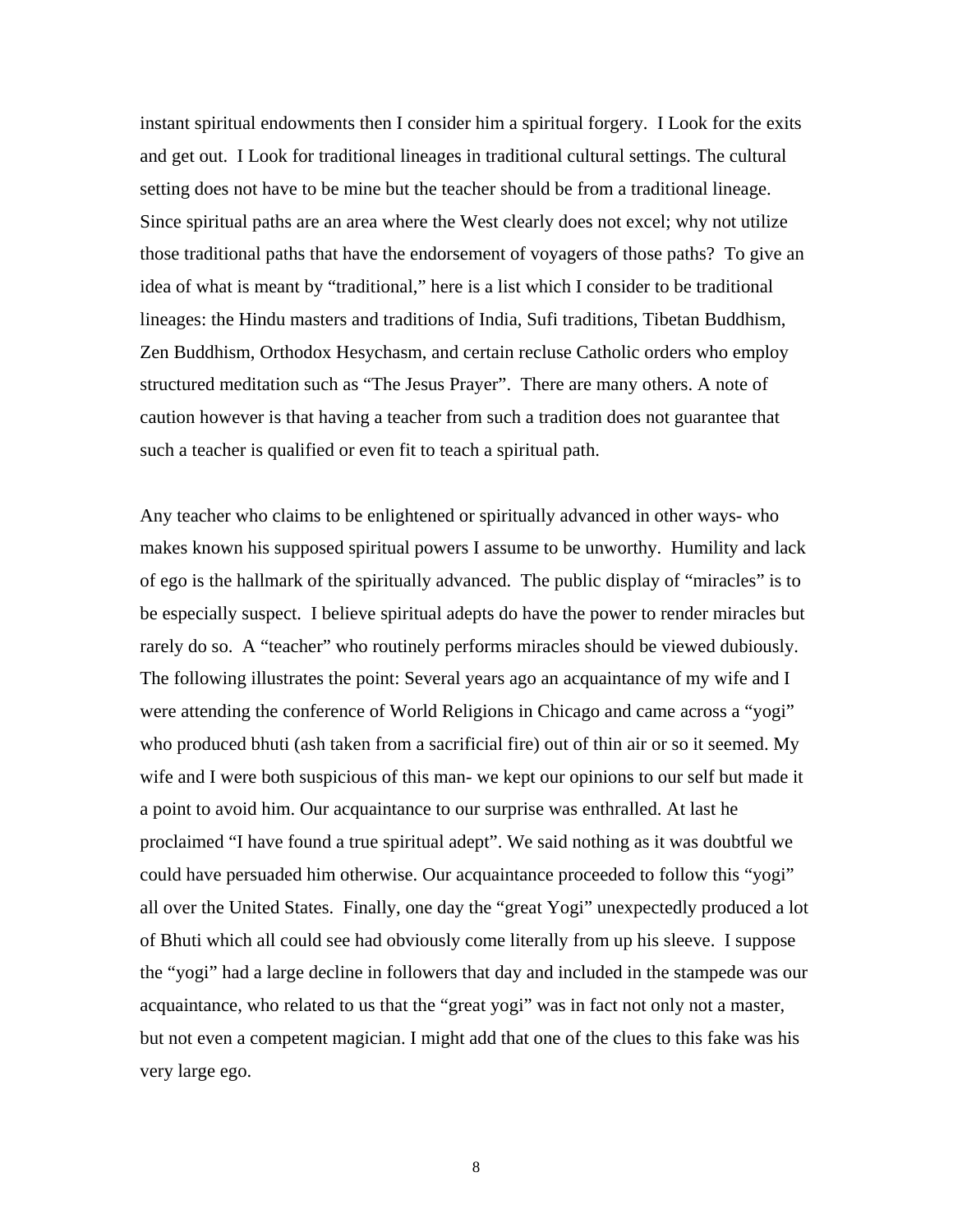Probably the most insidious of all false spiritual teachers are those who exploit their followers. On a material level the aspirant should not be asked by the teacher to give time or money. My wife and I often volunteer to give but I consider it unacceptable for a teacher to ask for money or ask for you to use your time in a way which will materially better the teacher.

If aspirants are asked to volunteer work, or worse work full time for a grossly underpaid salary, this is usually outright exploitation. Community living is an exception, of course; but lifestyles within the community should not differ much from disciple to teacher. Many genuine teachers are dependant on their followers to support their organization and there is nothing wrong with this. However, I would say the line is crossed when one is asked to give. Being asked to give even by a fellow aspirant should be carefully considered. If the teacher lives a lavish lifestyle with large well appointed residences, and expensive cars while his followers live a common lifestyle then he should be viewed with skepticism.

The reason we take a teacher is for the personal element of teaching which is so essential on this path. If the teacher is inaccessible then what is the point? Inaccessible teachers are like painted cakes- they look great but are useless in satisfying our hunger. If you cannot meet with a teacher face to face then how can you learn a spiritual path? Personal instruction with time for questions and answers is essential. An inaccessible teacher is the same as no teacher.

Speaking of meeting face to face with a teacher brings up the element of the quality of that meeting. In India this quality of meeting with a true teacher is known as dharshan. Dharshan are the spiritual emanations of the teacher which are received by the student. The result of this is a deep sense of peace which stays with the student for some time after his meeting with the teacher. This is not a mood but an actual spiritual transmission which the student experiences. For a dedicated student some form of this experience should be present after meetings with the teacher. Lack of this experience could as easily be from a lack of receptiveness as easily as from lack of an accomplished spiritual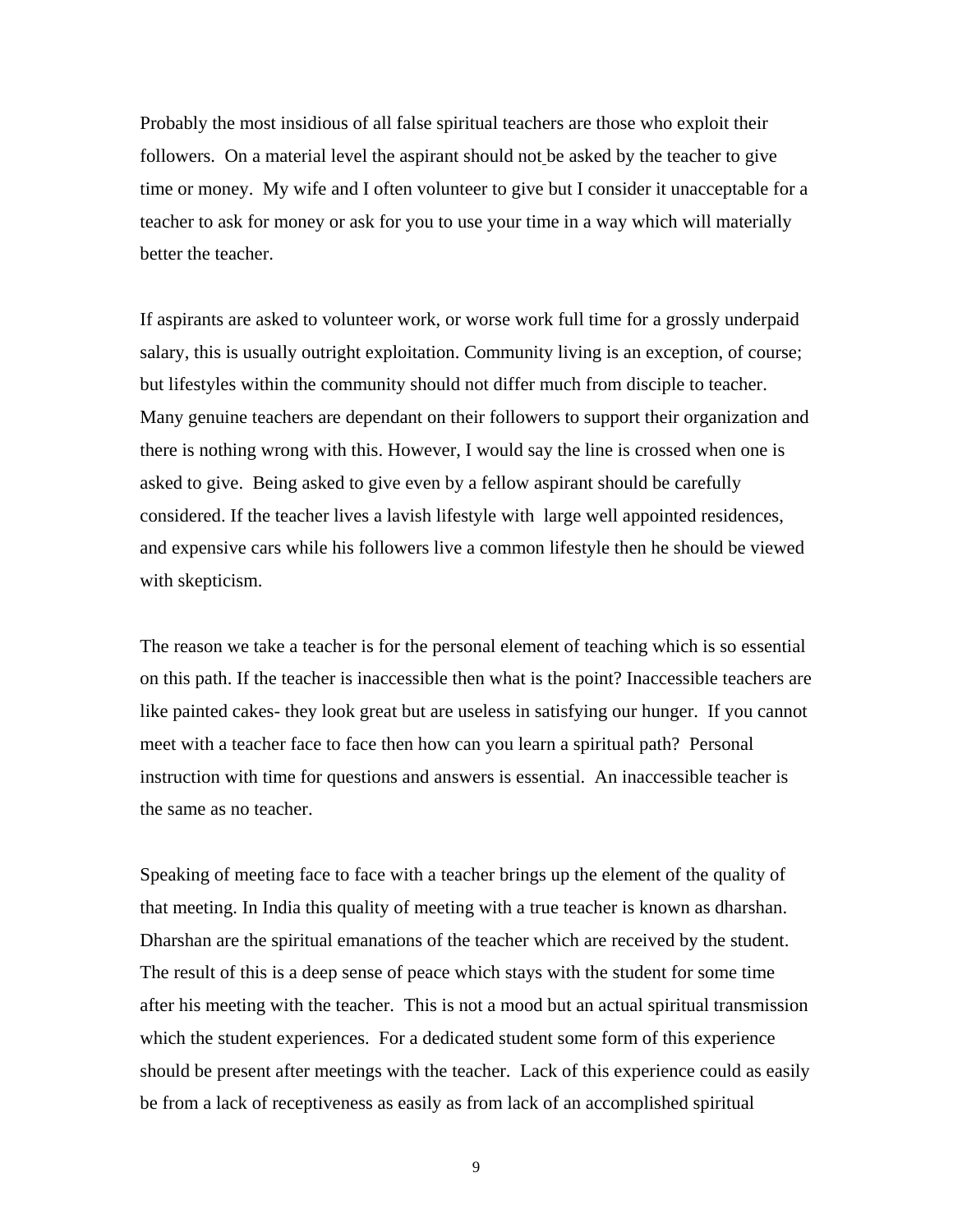teacher. So be careful on what conclusion you draw if this experience seems to be missing.

Finally, assuming one has had the good fortune of finding a moral and pure teacher does not necessarily mean that this teacher is himself an adept. Usually such a teacher will tell you that he is less than accomplished. This is not all bad: such honesty is not destructive of the spiritual life. Such a teacher can at least bring you up to his level. For many that would be more than they could hope for in a lifetime.

Walking away from a mistaken choice can be easy or extremely difficult, depending on the amount of emotional investment. In my own experience I do not think I have failed but rather that have learned another lesson which bring me closer to meeting my real spiritual preceptor.

So by now applying all of the above screens, tests and filters one effectively eliminate most of the candidates for the designation "spiritual guide". That means as one is paging through the various magazines and periodicals which advertise the "spiritual elect" one can discount most of them. Pretty incredible-but true. The fact is true spiritual teachers are a rare commodity. Of course, from the true spiritual master's standpoint, true aspirants are also rare. And only true aspirants will go to the trouble to qualify their teachers and to seek out the true teacher. It is a lot of work and requires a degree of discrimination. Guru Nanak a  $15<sup>th</sup>$  century Master maintains:

*"Those whose guru is himself blind, Pointless is their pursuit of Truth; Without the guidance of the true guru We cannot find the Name (Truth)"*

As one reads the sacred texts of the East, repeatedly the same theme is argued which tells of the necessity of a guide. The Upanishads assert: